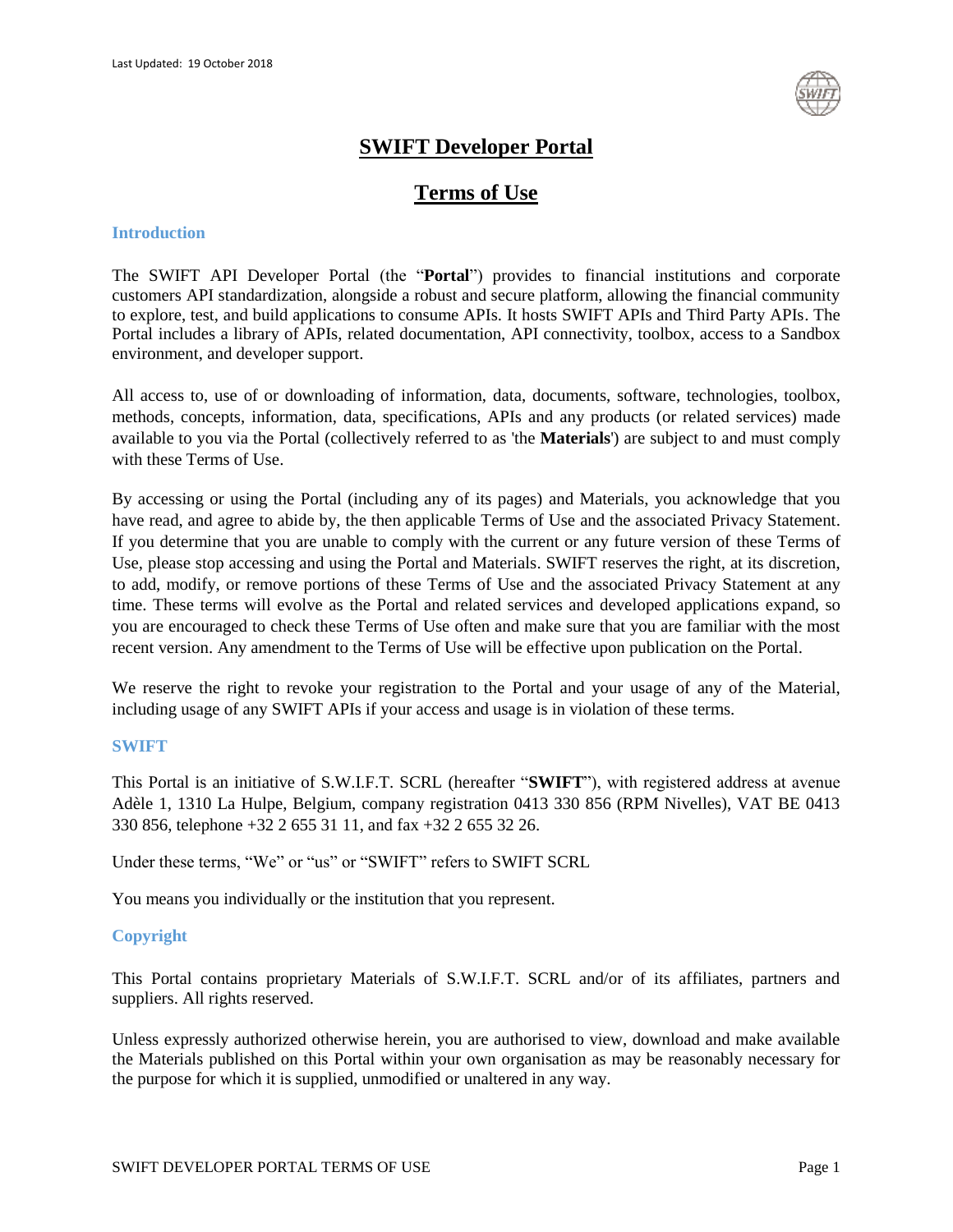#### **Trademarks**



SWIFT is the trade name of S.W.I.F.T. SCRL. The following are registered trademarks of SWIFT: SWIFT, the SWIFT logo, the Standards Forum logo, 3SKey, Innotribe, Sibos, SWIFTNet, MyStandards, SWIFT Institute. Other product, service or company names mentioned in this site are trade names, trademarks, or registered trademarks of their respective owners.

#### **Intellectual property**

Unless otherwise provided herein, any and all rights, including title, ownership rights, copyright, trademark, patents, and any other intellectual property rights of whatever nature, in the Portal, and Materials described and offered on this Portal, including any associated processes or any derivative works or updates or upgrades of any of the foregoing, will remain the sole and exclusive property of SWIFT and/or its suppliers.

Furthermore, in the event you provide any suggestions or comment, either oral or written, provided to you relating the Portal or the Materials, you, without limiting the foregoing, grant SWIFT with an unlimited, worldwide, royalty free license to use and modify such suggestions or comments and SWIFT will have no confidentiality obligations nor further obligation to you with respect to your suggestions or comments.

#### **Registration**

To access SWIFT APIs from your own application, the toolbox Materials, and to have the ability to create API Keys and test your applications, you will first need to register as an API Developer. After registering, you will be able to request and be granted a key to plug into your own application in order to call our APIs. You must keep your registration information accurate, complete, and current for so long as you use the Portal and Materials. You are fully responsible for all use that occurs under your registration ID, including any activities by you or your employees' contractors or agents. If you believe an unauthorized person has gained access to your Registration ID or secure key we issue you, you must notify us as soon as possible.

#### **Use of the Portal, its content and Materials**

You can access the Portal and use the Materials for the purpose of:

 developing applications based on the available APIs to access the SWIFT and third-parties services linked to those APIs

#### (hereinafter referred to as the "**Purpose**")

Unless otherwise indicated herein, for the Purposes mentioned here-above SWIFT grants you a worldwide, royalty-free, non-exclusive license to use the specifications, documentations and APIs available on the Portal, (or portions thereof) with or without modifications, or as part of a larger work.

This Portal aims to facilitate the access, development and management of APIs, standards specifications, usage guidelines and related documentation in a professional and structured environment for the financial industry in general.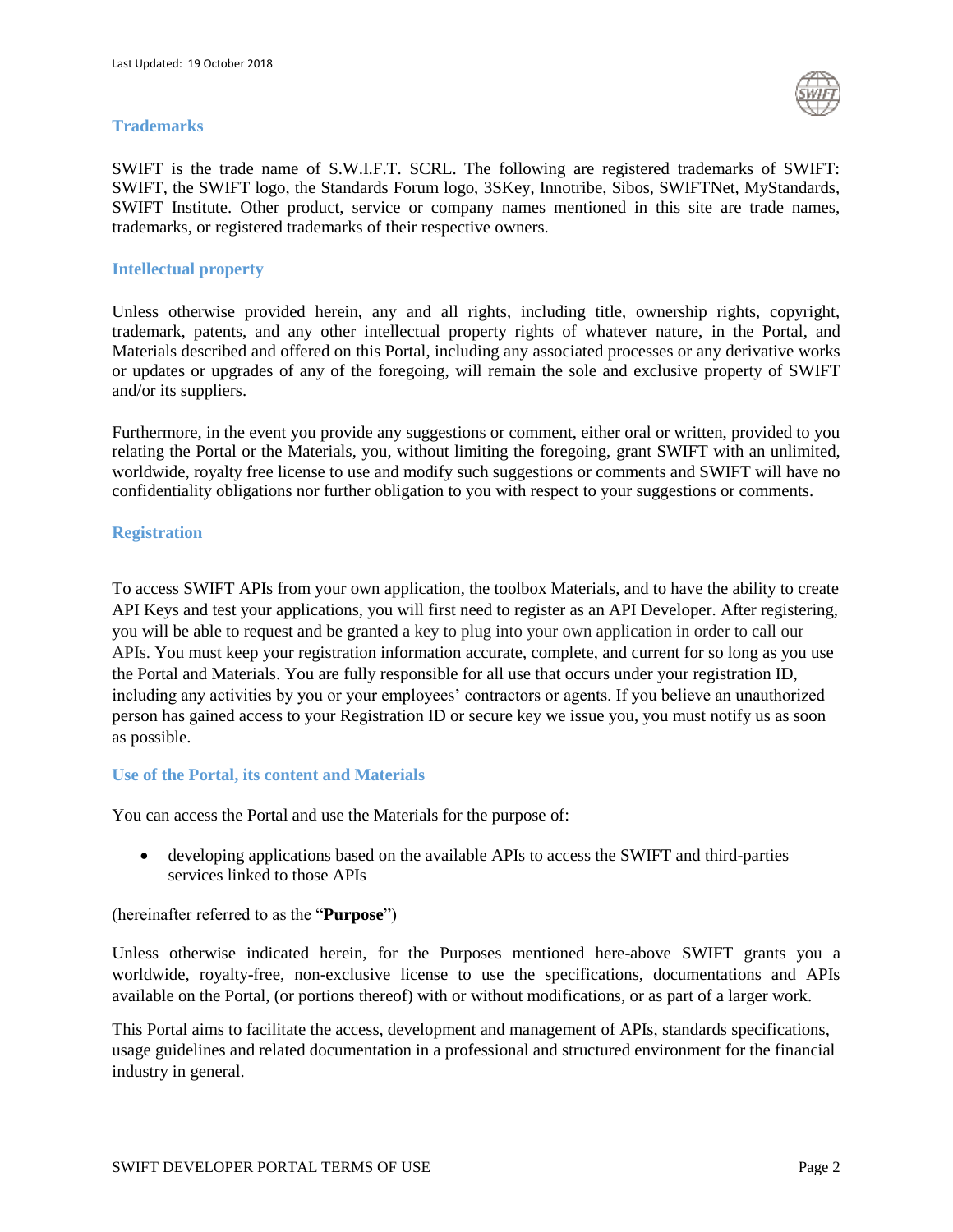

To avoid potential abuses of this Portal, you agree that your usage of the Portal and Material is subject to some restrictions described under our Code of Conduct.

## **Code of conduct**

- only use the Portal to exchange content that relates to APIs, standards specifications and usage guidelines;
- only use the Materials for the authorised Purposes;
- refrain from using the Portal or Materials in any manner that is competitive, harmful or detrimental to SWIFT or SWIFT users;
- ensure that any content that you make available does not infringe the rights of SWIFT, another user, or any third party;
- in particular, ensure that you always have the appropriate permissions or clearances before posting any content on this Portal, and refrain from infringing any intellectual property rights, privacy and data protection laws, confidentiality commitments, trade or business secrets, banking secrecy, or other laws when using the Portal;
- refrain from making any statements on the Portal or to include or use the Materials in a manner that could be perceived as disrespectful, misrepresenting, libelous, hateful or otherwise harmful to SWIFT, another user, or any third party;
- refrain from using the Portal in a way that could give rise to competition law issues (such as pricefixing or market allocation agreements), and always conduct discussions with competitors in accordance with applicable antitrust regulations;
- ensure that any software, codes, specifications, documentations, databases, or any other content that you post on, or link to, the Portal are free from viruses, corrupt files, defects or any other sources of harm that can impair the operation of this Portal or any other systems; and
- refrain from using the Portal for purposes of commercial advertising
- refrain from removing any notices or mark on the Materials
- Only use dummy data when testing your application on the Portal
- refrain from using, disclosing any information that you would be given access to through this Portal or in connection with any Materials that is not generally known to the public (confidential information), which is confidential or proprietary to SWIFT. You agree to use such information only for the authorised Purpose and in accordance with these Terms of Use.

Swift reserves the sole right and discretion to determine whether your use of the Portal or any Materials complies with these Terms. You agree to indemnify SWIFT against any claims from other users or third parties relating to illegal content that you posted on this Portal or to any other acts that you performed in violation of these Terms of Use.

## **Feedback**

In the event that you choose to provide SWIFT with feedback, suggestions or comments regarding the this Portal and the Materials, or your use thereof, you agree that SWIFT will be free to use, copy, modify, create derivative works, distribute, publicly display, publicly perform, grant sublicenses to, and otherwise exploit in any manner such feedback, suggestions or comments, for any and all purposes, with no obligation of any kind to you.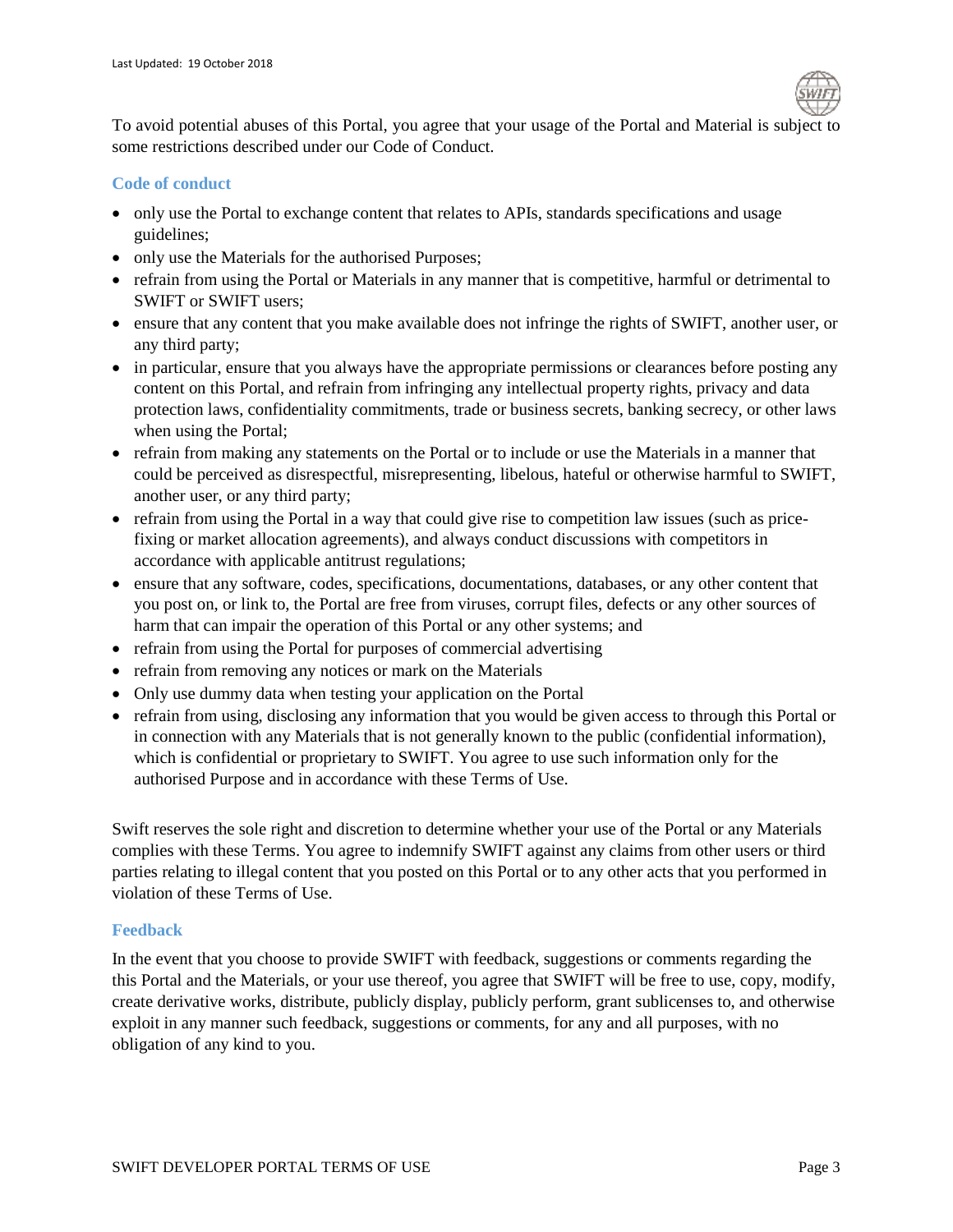

#### **Open Source API Materials**

To facilitate your SWIFT API integration, SWIFT may make certain SDKs, specifications and/or libraries available to you under a separate open source license. You agree that any API integration facilitated with such open source SDK(s) and/or libraries remains subject to these Terms of Use.

## **Warranty Disclaimer and Limited Liability**

SWIFT uses reasonable efforts to operate this Portal, but makes no representation as to the appropriateness, reliability, suitability, fitness for purpose, usefulness, or accuracy of it. All contents, Materials and services provided by SWIFT on this Portal (including but not limited to the APIs, the Portal, or any SWIFT trademarks) are provided "AS IS", and without any guarantee or warranty of any kind.

SWIFT EXCLUDES ALL LIABILITY (TO THE EXTENT PERMITTED BY APPLICABLE LAW) FOR ANY COSTS, LOSSES, CLAIMS, DAMAGES, EXPENSES OR PROCEEDINGS OF WHATEVER NATURE INCURRED OR SUFFERED BY YOU ARISING DIRECTLY OR INDIRECTLY IN CONNECTION WITH YOUR USE OF THIS SITE AND ITS CONTENTS, OR DUE TO ANY UNAVAILABILITY OF PARTS OR ALL OF THE PORTAL OR ANY MATERIALS OR ASSOCIATED SERVICES. SWIFT, ITS LICENSORS, AND THEIR SUPPLIERS FURTHER EXPRESSLY DISCLAIM ALL WARRANTIES AND CONDITIONS OF ANY KIND, WHETHER EXPRESS OR IMPLIED, INCLUDING THE IMPLIED WARRANTIES AND CONDITIONS OF MERCHANTABILITY, FITNESS FOR A PARTICULAR PURPOSE, AND NON-INFRINGEMENT.

This clause applies without prejudice to any other terms applicable to any specific Material published on this Portal. **The use of the Portal, the APIs or Materials (including the Sandbox) is entirely at your own risk.**

## **Term and Termination**

These Terms of Use will continue to apply until terminated as described below.

SWIFT reserves the right to terminate these Terms of Use or discontinue the access to this Portal, or any portion or feature, for any reason and at any time without liability or other obligation to any user. Your rights to use the Portal and any service or Material offered through the Portal terminate automatically if (a) You violate any of these Terms, (b) SWIFT publicly notify its users of termination of the Portal on SWIFT.com, (c) SWIFT sends a written notice of termination to you, or (d) SWIFT disables access to the Portal in part or in whole to you.

#### **Linking**

The Portal may include hyperlinks to other websites or content or resources. SWIFT has no control over any websites or resources that are provided by companies or persons other than SWIFT. You understand and agree that SWIFT is not responsible for the availability of any such external sites or resources, and does not endorse any advertising, products, or other materials on, or available from, such websites or resources. You understand and agree that SWIFT is not liable for any loss or damage that you may incur as a result of the availability of those external sites or resources, or as a result of any reliance by you on the completeness, accuracy, or existence of any advertising, products, or other materials on, or available from, such websites or resources.